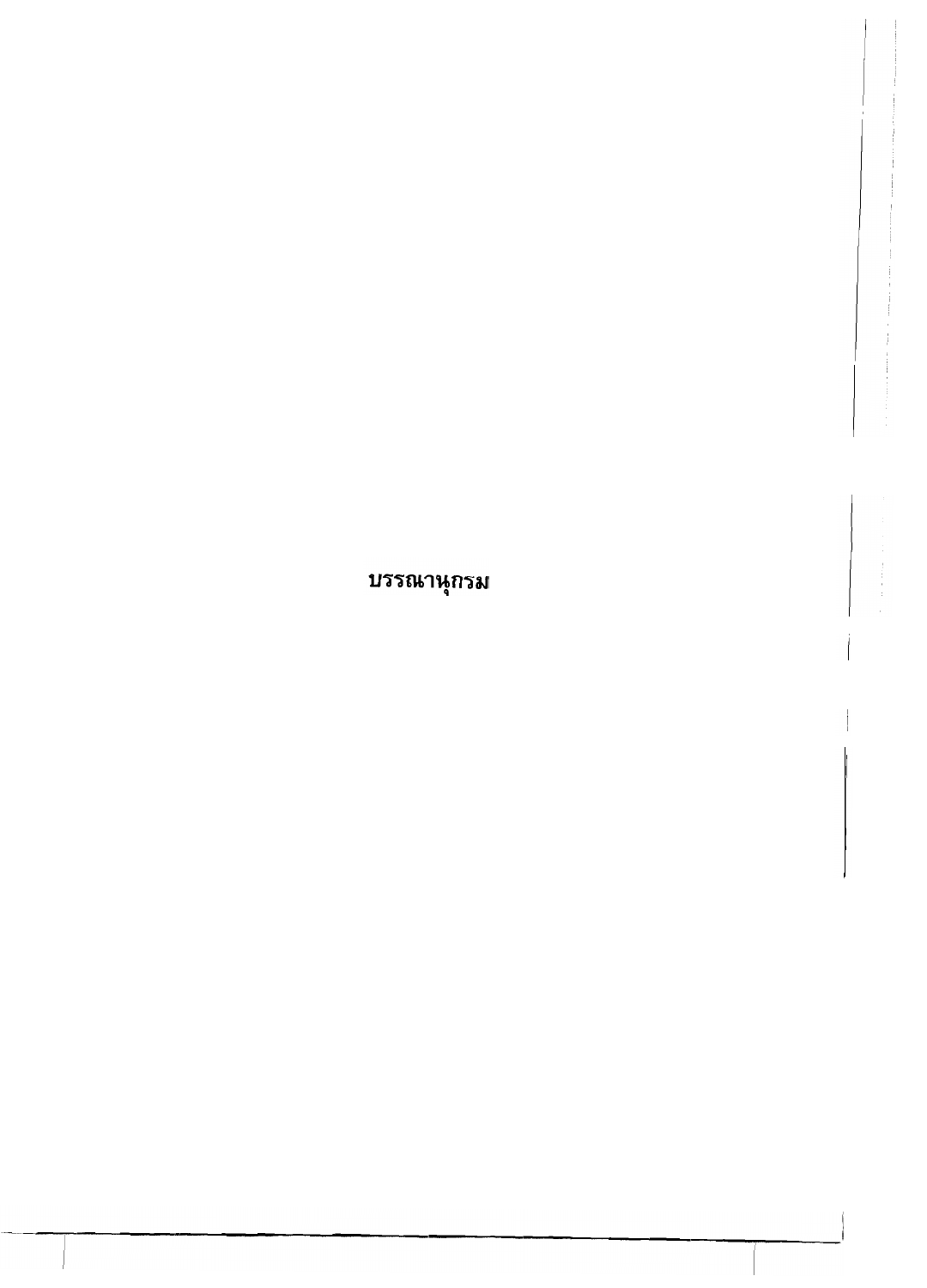ปิยนารถ ฟักทองพรรณ. (2532). "ภาษาอังกฤษกับการท่องเที่ยวแห่งประเทศไทย" **ภาษา** ปริทัศน์. 10 : 34-43.

- พรทิพย์ เล็กสุขะ และ คณะ. (2540). <mark>ภาษาอังกฤษสำหรับตำรวจท่องเที่ยว.</mark> พิมพ์ครั้งที่ 4. กรุงเทพฯ: โรงพิมพ์มหาวิทยาลัยธรรมศาสตร์.
- พรรณมาศ แสงมาศ. (2536). การสำรวจความต้องการภาษาอังกฤษสำหรับนักเรียน นายร้อย. วิทยานิพนธ์ปริญญามหาบัณฑิต ภาควิชาการศึกษา สาขาการสอน ภาษาอังกฤษ คณะศึกษาศาสตร์ – การสอน บัณฑิตวิทยาลัย มหาวิทยาลัยเกษตรศาสตร์

ี พัชรี นฤนาถเสนีย์. (2532). การติดตามผลการใช้ภาษาอังกฤษเพื่อจุดประสงค์ทาง วิชาชีพของนายร้อยตำรวจประจำกองตรวจคนเข้าเมือง. กรุงเทพฯ : มหาวิทยาลัยมหิดล.

รัตนา มหากุศล. (2536). การสอนทักษะเขียน : ชุดเสริมประสิทธิภาพครู แนวคิดและ เทคนิควิธีการสอนภาษาอังกฤษระดับมัธยมศึกษา. กรุงเทพฯ : จุฬาลงกรณ์ มหาวิทยาลัย.

ี เรวดี หิรัญ. (2533). สอนอย่างไรเด็กจึงจะอ่านภาษาอังกฤษให้เข้าใจ : ชุดเสริม ประสิทธิภาพครู แนวคิดและเทคนิควิธีการสอนภาษาอังกฤษระดับ ้มัธยมศึกษา. กรุงเทพฯ : จุฬาลงกรณ์มหาวิทยาลัย.

ำรวรรณ เปลี่ยนบุญเลิศ. (2536). เทคนิคการสอนทักษะการฟัง : ชุดเสริมประสิทธิภาพ ีครู แนวคิดและเทคนิควิธีการสอนภาษาอังกฤษระดับมัธยมศึกษา.

ึกรุงเทพฯ : จุฬาลงกรณ์มหาวิทยาลัย. .

- ำรางคณา พุ่มจีน. (2544). ปัญหาและความต้องการใช้ภาษาอังกฤษของผู้ขับขึ่ ทัวร์สามล้อในจังหวัดพิษณุโลก. วิทยานิพนธ์ปริญญามหาบัณฑิต สาขาวิชา ภาษาอังกฤษ บัณฑิตวิทยาลัย มหาวิทยาลัยนเรศวร.
- วิชัย บำรุงศรี. (2542). รูปแบบการสอนพูดภาษาอังกฤษเป็นภาษาที่สอง ในระดับ อุดมศึกษาไทย: กรณีศึกษาสถาบันเทคโนโลยีราชมงคล วิทยาเขต

ี **พิษณุโลก.** พิษณุโลก : สถาบันเทคโนโลยีราชมงคล วิทยาเขตพิษณุโลก.

ีวิราพร พงศ์อาจารย์. (2542). **ความรู้พื้นฐานเกี่ยวกับงานวิจัย.**พิษณุโลก : ฝ่ายเอกสาร ดำรา สำนักส่งเสริมวิชาการ สถาบันราชภัฏพิบูลสงคราม.

สนธิตา เกยูรวงค์. (2541). การสำรวจความต้องการในการใช้ภาษาอังกฤษของบุคลากร ในสาขาการท่องเที่ยว. วิทยานิพนธ์ปริญญามหาบัณฑิต คณะมนุษยศาสตร์ บัณฑิตวิทยาลัย มหาวิทยาลัยเชียงใหม่.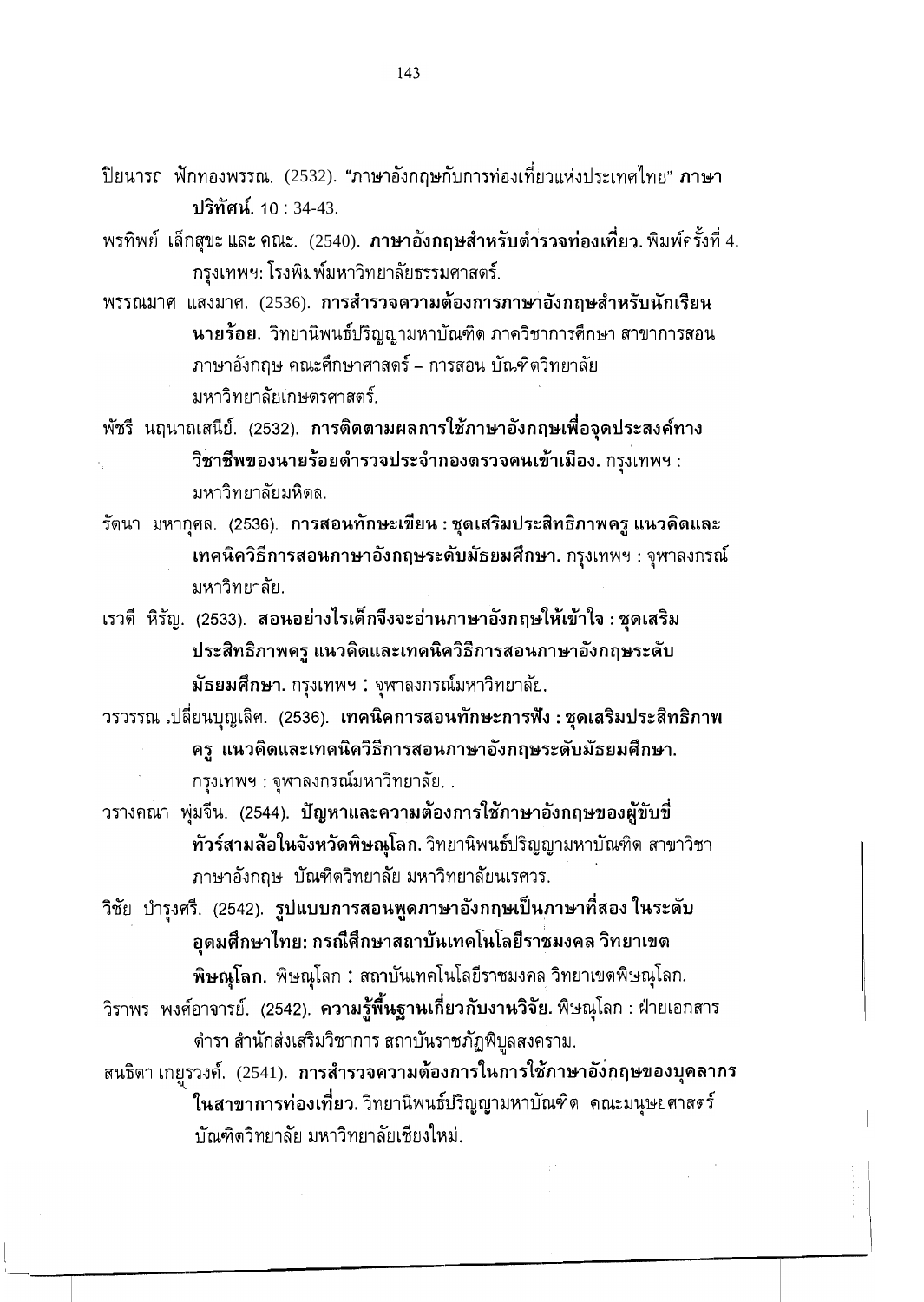- ้ปิยนารถ ฟักทองพรรณ. (2532). "ภาษาอังกฤษกับการท่องเที่ยวแห่งประเทศไทย" ภาษา ปริทัศน์. 10:34-43.
- ี พรทิพย์ เล็กสุขะ และ คณะ. (2540). <mark>ภาษาอังกฤษสำหรับตำรวจท่องเที่ยว.</mark> พิมพ์ครั้งที่ 4. กรุงเทพฯ: โรงพิมพ์มหาวิทยาลัยธรรมศาสตร์.
- พรรณมาศ แสงมาศ. (2536). การสำรวจความต้องการภาษาอังกฤษสำหรับนักเรียน นายร้อย. วิทยานิพนธ์ปริญญามหาบัณฑิต ภาควิชาการศึกษา สาขาการสอน ภาษาอังกถษ คณะศึกษาศาสตร์ – การสอน บัณฑิตวิทยาลัย มหาวิทยาลัยเกษตรศาสตร์.
- พัชรี นฤนาถเสนีย์. (2532). การติดตามผลการใช้ภาษาอังกฤษเพื่อจุดประสงค์ทาง วิชาชีพของนายร้อยตำรวจประจำกองตรวจคนเข้าเมือง. กรุงเทพฯ : มหาวิทยาลัยมหิดล.
- รัตนา มหากุศล. (2536). การสอนทักษะเขียน : ชุดเสริมประสิทธิภาพครู แนวคิดและ เทคนิควิธีการสอนภาษาอังกฤษระดับมัธยมศึกษา. กรุงเทพฯ : จุฬาลงกรณ์ มหาวิทยาลัย.
- ี เรวดี หิรัญ. (2533). สอนอย่างไรเด็กจึงจะอ่านกาษาอังกฤษให้เข้าใจ : ชุดเสริม ประสิทธิภาพครู แนวคิดและเทคนิควิธีการสอนภาษาอังกฤษระดับ ้มัธยมศึกษา. กรุงเทพฯ : จุฬาลงกรณ์มหาวิทยาลัย.

ำรวรรณ เปลี่ยนบุญเลิศ. (2536). เทคนิคการสอนทักษะการฟัง : ชุดเสริมประสิทธิภาพ ี ครู แนวคิดและเทคนิควิธีการสอนภาษาอังกฤษระดับมัธยมศึกษา.

ึกรุงเทพฯ : จุฬาลงกรณ์มหาวิทยาลัย. .

- วรางคณา พุ่มจีน. (2544). ปัญหาและความต้องการใช้ภาษาอังกฤษของผู้ขับขึ่ ี ทัวร์สามล้อในจังหวัดพิษณุโลก. วิทยานิพนธ์ปริญญามหาบัณฑิต สาขาวิชา ภาษาอังกฤษ บัณฑิตวิทยาลัย มหาวิทยาลัยนเรศวร.
- ้วิชัย บำรุงศรี. (2542). รูปแบบการสอนพูดภาษาอังกฤษเป็นภาษาที่สองในระดับ ้อุดมศึกษาไทย: กรณีศึกษาสถาบันเทคโนโลยีราชมงคล วิทยาเขต

ี พิษณุโลก. พิษณุโลก : สถาบันเทคโนโลยีราชมงคล วิทยาเขตพิษณุโลก.

- ี วิราพร พงศ์อาจารย์. **(2542). ความรู้พื้นฐานเกี่ยวกับงานวิจัย.** พิษณุโลก : ฝ่ายเอกสาร ้ตำรา สำนักส่งเสริมวิชาการ สถาบันราชภัฏพิบูลสงคราม.
- สนธิดา เกพรวงค์. (2541). การสำรวจความต้องการในการใช้ภาษาอังกฤษของบุคลากร ในสาขาการท่องเที่ยว. วิทยานิพนธ์ปริญญามหาบัณฑิต คณะมนุษยศาสตร์ ำเันติดวิทยาลัย มหาวิทยาลัยเชียงใหม่.